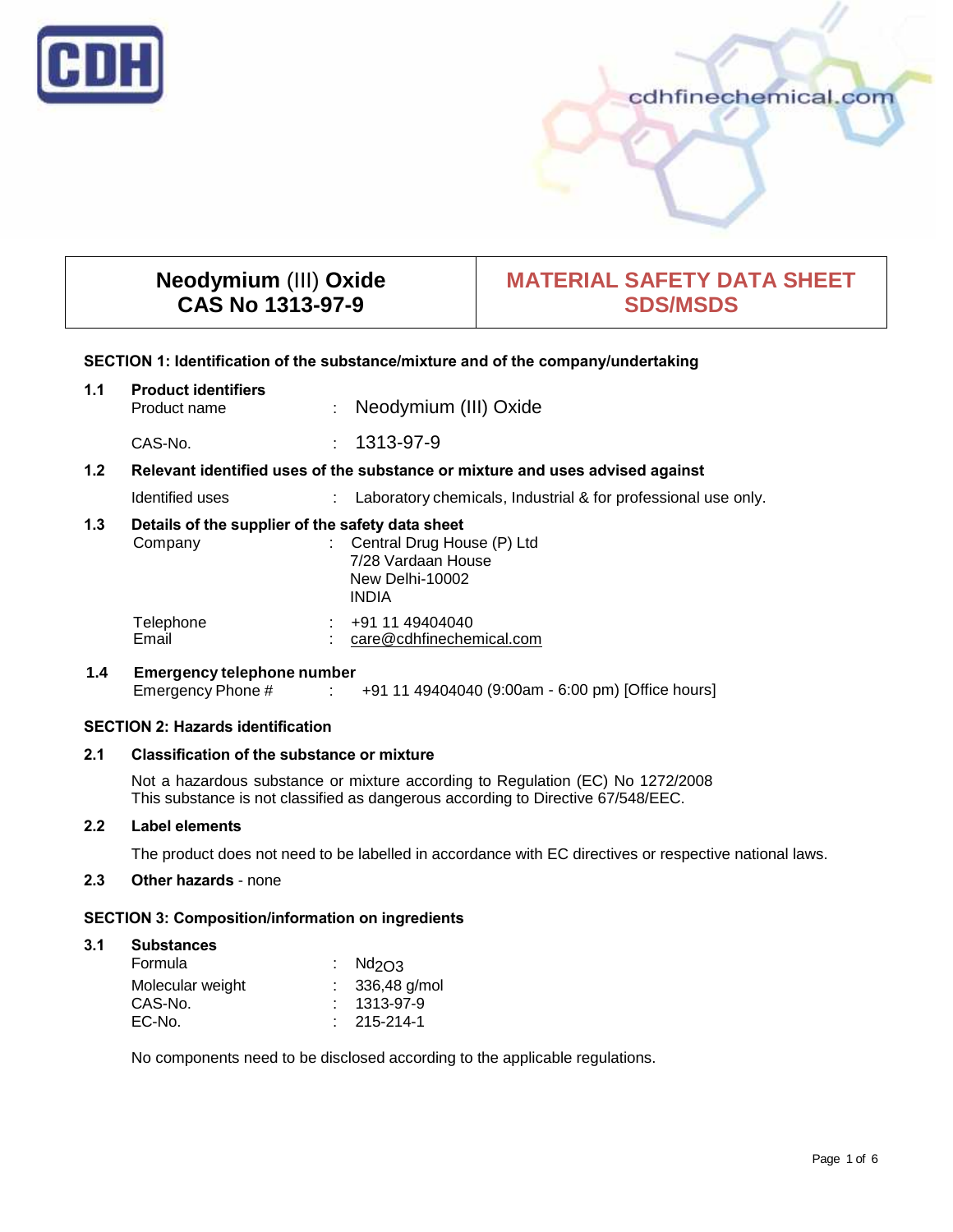## **SECTION 4: First aid measures**

#### **4.1 Description of first aid measures**

#### **If inhaled**

If breathed in, move person into fresh air. If not breathing, give artificial respiration.

## **In case of skin contact**

Wash off with soap and plenty of water.

#### **In case of eye contact**

Flush eyes with water as a precaution.

#### **If swallowed**

Never give anything by mouth to an unconscious person. Rinse mouth with water.

- **4.2 Most important symptoms and effects, both acute and delayed** The most important known symptoms and effects are described in the labelling (see section 2.2) and/or in section 11
- **4.3 Indication of any immediate medical attention and special treatment needed** No data available

#### **SECTION 5: Firefighting measures**

#### **5.1 Extinguishing media**

**Suitable extinguishing media** Use extinguishing measures that are appropriate to local circumstances and the surrounding environment.

- **5.2 Special hazards arising from the substance or mixture** Nature of decomposition products not known. neodymium oxides neodymium oxides
- **5.3 Advice for firefighters** Wear self-contained breathing apparatus for firefighting if necessary.
- **5.4 Further information** The product itself does not burn.

#### **SECTION 6: Accidental release measures**

- **6.1 Personal precautions, protective equipment and emergency procedures** Avoid dust formation. Avoid breathing vapours, mist or gas. For personal protection see section 8.
- **6.2 Environmental precautions** Do not let product enter drains.
- **6.3 Methods and materials for containment and cleaning up** Sweep up and shovel. Keep in suitable, closed containers for disposal.
- **6.4 Reference to other sections** For disposal see section 13.

#### **SECTION 7: Handling and storage**

- **7.1 Precautions for safe handling** Provide appropriate exhaust ventilation at places where dust is formed. For precautions see section 2.2.
- **7.2 Conditions for safe storage, including any incompatibilities** Store in cool place. Keep container tightly closed in a dry and well-ventilated place.

hygroscopic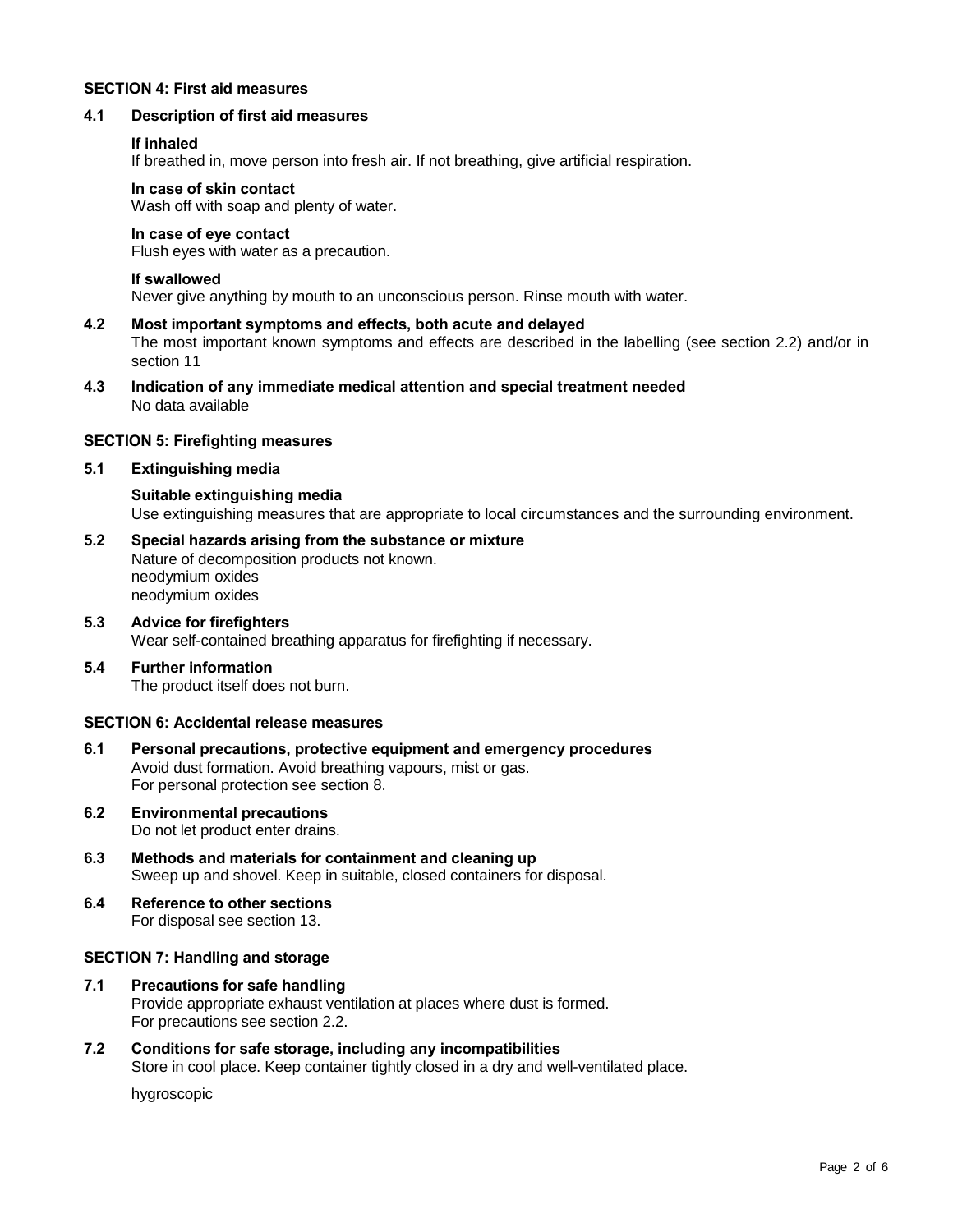## **7.3 Specific end use(s)**

Apart from the uses mentioned in section 1.2 no other specific uses are stipulated

## **SECTION 8: Exposure controls/personal protection**

#### **8.1 Control parameters**

#### **Components with workplace control parameters**

## **8.2 Exposure controls**

#### **Appropriate engineering controls** General industrial hygiene practice.

## **Personal protective equipment**

#### **Eye/face protection**

Use equipment for eye protection tested and approved under appropriate government standards such as NIOSH (US) or EN 166(EU).

#### **Skin protection**

Handle with gloves. Gloves must be inspected prior to use. Use proper glove removal technique (without touching glove's outer surface) to avoid skin contact with this product. Dispose of contaminated gloves after use in accordance with applicable laws and good laboratory practices. Wash and dry hands.

#### **Body Protection**

Choose body protection in relation to its type, to the concentration and amount of dangerous substances, and to the specific work-place., The type of protective equipment must be selected according to the concentration and amount of the dangerous substance at the specific workplace.

## **Respiratory protection**

Respiratory protection is not required. Where protection from nuisance levels of dusts are desired, use type N95 (US) or type P1 (EN 143) dust masks. Use respirators and components tested and approved under appropriate government standards such as NIOSH (US) or CEN (EU).

#### **Control of environmental exposure**

Do not let product enter drains.

## **SECTION 9: Physical and chemical properties**

## **9.1 Information on basic physical and chemical properties**

- a) Appearance Form: powder
- Colour: light blue b) Odour No data available c) Odour Threshold No data available d) pH No data available e) Melting point/freezing No data available point f) Initial boiling point and No data available boiling range g) Flash point Not applicable h) Evaporation rate No data available i) Flammability (solid, gas) No data available j) Upper/lower No data available flammability or explosive limits k) Vapour pressure No data available l) Vapour density No data available m) Relative density  $7,24$  g/mL at 20  $^{\circ}$ C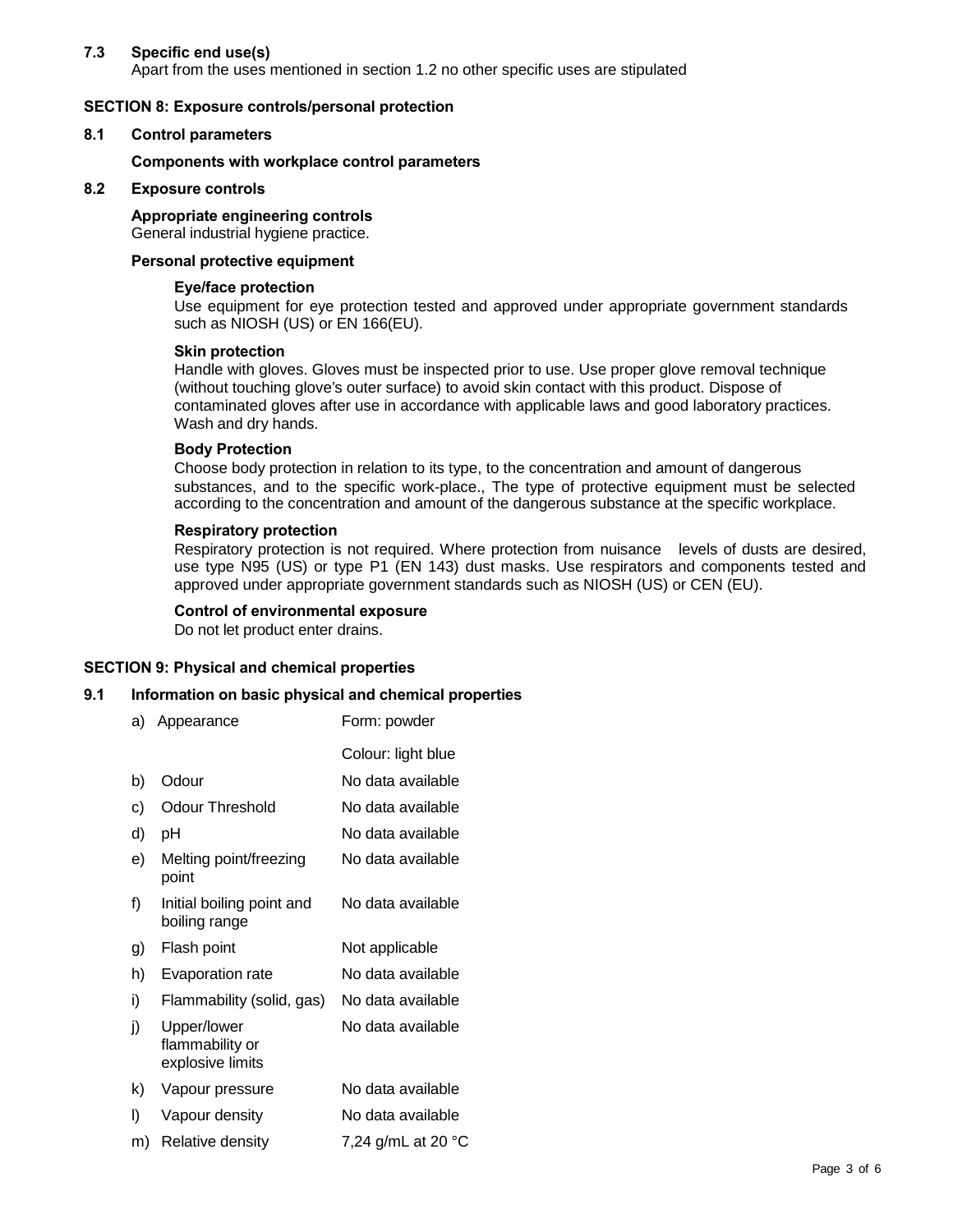|      | n)                                                                        | Water solubility                              | No data available |  |  |  |
|------|---------------------------------------------------------------------------|-----------------------------------------------|-------------------|--|--|--|
|      | O)                                                                        | Partition coefficient: n-<br>octanol/water    | No data available |  |  |  |
|      | p).                                                                       | Auto-ignition<br>temperature                  | No data available |  |  |  |
|      | q)                                                                        | Decomposition<br>temperature                  | No data available |  |  |  |
|      | r)                                                                        | Viscosity                                     | No data available |  |  |  |
|      | s) -                                                                      | Explosive properties                          | No data available |  |  |  |
|      | t)                                                                        | Oxidizing properties                          | No data available |  |  |  |
| 9.2  |                                                                           | Other safety information<br>No data available |                   |  |  |  |
|      |                                                                           | <b>SECTION 10: Stability and reactivity</b>   |                   |  |  |  |
| 10.1 | <b>Reactivity</b><br>No data available                                    |                                               |                   |  |  |  |
| 10.2 | <b>Chemical stability</b><br>Stable under recommended storage conditions. |                                               |                   |  |  |  |
| 10.3 | Possibility of hazardous reactions<br>No data available                   |                                               |                   |  |  |  |

- **10.4 Conditions to avoid** No data available
- **10.5 Incompatible materials** Strong oxidizing agents
- **10.6 Hazardous decomposition products** Other decomposition products - No data available In the event of fire: see section 5

## **SECTION 11: Toxicological information**

#### **11.1 Information on toxicological effects**

**Acute toxicity** LD50 Oral - Rat - > 5.000 mg/kg

**Skin corrosion/irritation** No data available

**Serious eye damage/eye irritation** No data available

**Respiratory or skin sensitisation** No data available

## **Germ cell mutagenicity**

Mouse Cytogenetic analysis

## **Carcinogenicity**

IARC: No component of this product present at levels greater than or equal to 0.1% is identified as probable, possible or confirmed human carcinogen by IARC.

**Reproductive toxicity**

No data available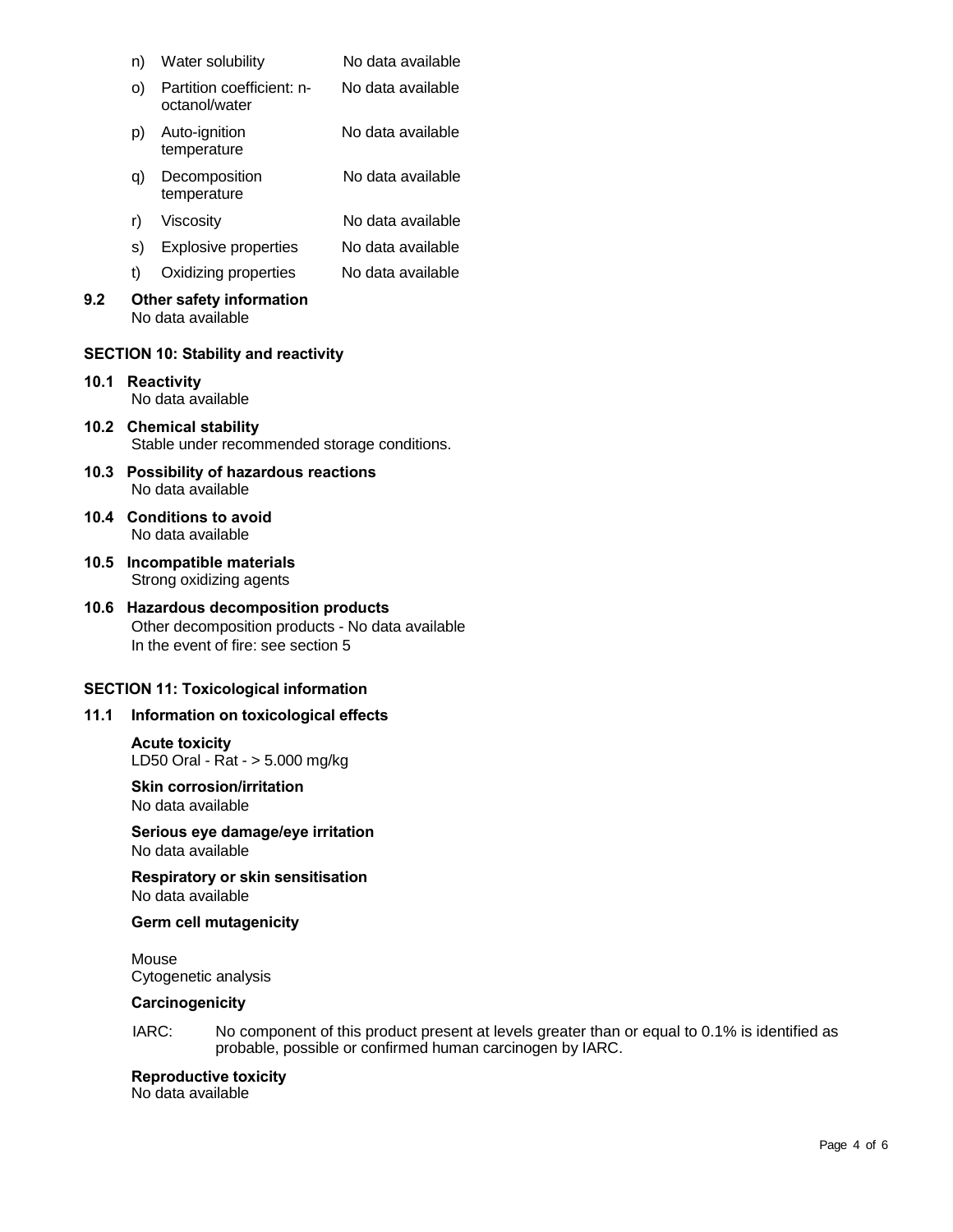**Specific target organ toxicity - single exposure** No data available

**Specific target organ toxicity - repeated exposure** No data available

**Aspiration hazard** No data available

**Additional Information** RTECS: Not available

## **SECTION 12: Ecological information**

- **12.1 Toxicity** No data available
- **12.2 Persistence and degradability** No data available
- **12.3 Bioaccumulative potential** No data available
- **12.4 Mobility in soil** No data available
- **12.5 Results of PBT and vPvB assessment** PBT/vPvB assessment not available as chemical safety assessment not required/not conducted

## **12.6 Other adverse effects**

No data available

## **SECTION 13: Disposal considerations**

#### **13.1 Waste treatment methods**

#### **Product**

Offer surplus and non-recyclable solutions to a licensed disposal company.

## **Contaminated packaging**

Dispose of as unused product.

## **SECTION 14: Transport information**

| 14.1 UN number<br>ADR/RID: -                                                                                                 | $IMDG: -$                 | IATA: -  |
|------------------------------------------------------------------------------------------------------------------------------|---------------------------|----------|
| 14.2 UN proper shipping name<br>ADR/RID: Not dangerous goods<br>Not dangerous goods<br>IMDG:<br>Not dangerous goods<br>IATA: |                           |          |
| 14.3 Transport hazard class(es)<br>ADR/RID: -                                                                                | $IMDG: -$                 | IATA: -  |
| 14.4 Packaging group<br>$ADR/RID: -$                                                                                         | $IMDG: -$                 | IATA: -  |
| 14.5 Environmental hazards<br>ADR/RID: no                                                                                    | IMDG Marine pollutant: no | IATA: no |
| 14.6 Special precautions for user<br>No data available                                                                       |                           |          |

## **SECTION 15: Regulatory information**

This safety datasheet complies with the requirements of Regulation (EC) No. 1907/2006.

## **15.1 Safety, health and environmental regulations/legislation specific for the substance or mixture**